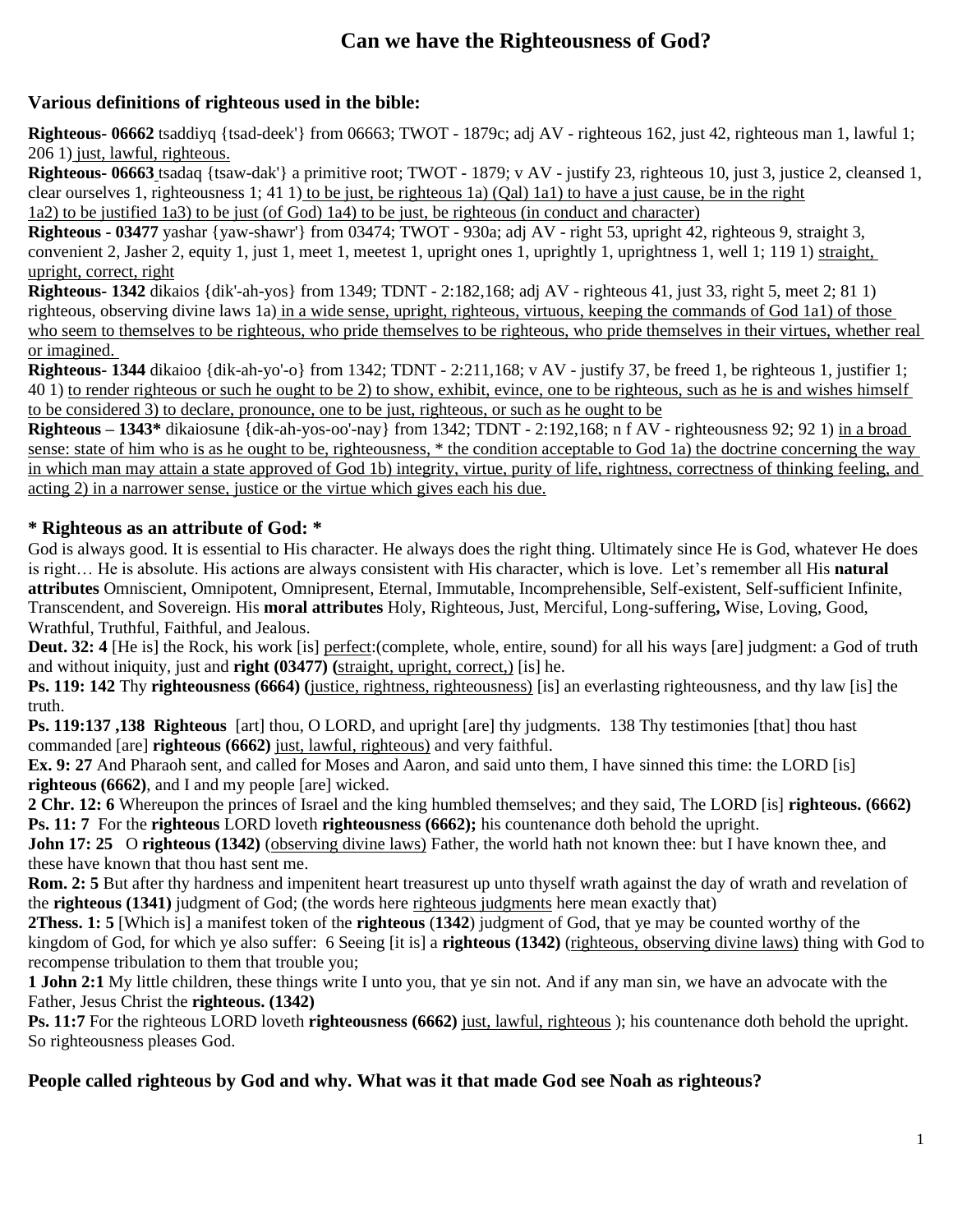**Gen. 6:8** But Noah found **grace** (favour, acceptance) in the eyes of the LORD. 9 These [are] the generations of Noah: Noah was a **just** (**06662**) 1) (lawful, righteous man) [and] **perfect** (1) (complete, whole, entire, sound) in his generations, [and] Noah walked with God.

**2 Cor. 12: 9** And he said unto me, My grace is sufficient for thee: for my strength is made perfect in weakness. Most gladly therefore will I rather glory in my infirmities, that the power of Christ may rest upon me. 10 Therefore I take pleasure in infirmities, in reproaches, in necessities, in persecutions, in distresses for Christ's sake: for when I am weak, then am I strong **Gen. 6:22** Thus did Noah; according to all that God commanded him, so did he. He was obedient.

#### **What did Noah do?**

- 1. He obeyed the lord in building the ark; even though there was no water to be found in order to float the ark, and rain had never fallen upon the earth.
- 2. He remained faithful for the entire 120 years in building the ark. **Matt.24: 13** But he that shall endure unto the end, the same shall be saved. **Mark 4:17** And have no root in themselves, and so endure but for a time: afterward, when affliction or persecution ariseth for the word's sake, immediately they are offended. {offended: or, stumbled, or, caused to fall into sin}
- 3. He found grace in the eyes of God. Men hated Noah I am sure he was ridiculed, and mocked for what he and his family were doing. In Noah's preaching he condemned the world, their way of living, and told them about someone they would not believe in. **Rom. 3: 20** Therefore by the deeds of the law there shall no flesh be justified in his sight: for by the law [is] the knowledge of sin. 21 But now the righteousness of God without the law is manifested, being witnessed by the law and the prophets; 22 Even the righteousness of God [which is] by faith of Jesus Christ unto all and upon all them that believe: for there is no difference: 23 For all have sinned, and come short of the glory of God; 24 Being justified freely by his grace through the redemption that is in Christ Jesus: Without Jesus as Lord and Savior we have no grace, therefore there is no redemption.

**Gen.7: 1** And the LORD said unto Noah, Come thou and all thy house into the ark; for thee have I seen **righteous (06662**) 1) just, lawful, righteous) before me in this generation.

**Heb. 11:7** By faith Noah, being warned of God of things not seen as yet, moved with fear, prepared an ark to the saving of his house; by the which he condemned the world, and became heir of the **righteousness (1343) (**the condition acceptable to God) which is by faith. {Moved...: or, being wary} **2 Cor. 6:1** We then, [as] workers together [with him], beseech [you] also that ye receive not the grace of God in vain. The grace (favour) of God meant is the gospel, the ministry of reconciliation. To receive it in vain would be to receive it and yet not respond to it with thankfulness and holy living.

**Job 1:1** There was a man in the land of Uz, whose name [was] Job; and that man was **perfect 8535 (**perfect, complete**)** and **upright**, (**03477** yashar {yaw-shawr'} from 03474, 1) straight, upright, correct, right used as **righteous** 9 times) and one that feared God, and eschewed (to turn aside, depart) evil.

**Romans 4: 3** For what saith the scripture? Abraham **believed** (4100 pisteuo {pist-yoo'-o} from 4102 pistis {pis'-tis} from 3982; 1) conviction of the truth of anything, belief; in the NT of a conviction or belief respecting man's relationship to God and divine things, generally with the included idea of trust and holy fervour born of faith and joined with it ; the conviction that God exists and is the creator and ruler of all things, the provider and bestower of eternal salvation through Christ)God, and it was counted unto him for **righteousness**. We see in the life of Abraham a man who did not always do what God told him and often tried to do what God wanted done his own way. God still counted him righteous, because he actively believed whom God was and in the promise of God's seed through him. Otherwise he believed in the promised Messiah.

**Jer. 23:5** Behold, the days come, saith the LORD, that I will raise unto David a righteous **(**just, lawful**)** Branch, and a King shall reign and prosper, and shall execute judgment and justice in the earth.

**Matt. 9:13** But go ye and learn what [that] meaneth, I will have mercy, and not sacrifice: for I am not come to call the righteous **1349)** 1) righteous, observing divine laws 1a) in a wide sense, upright, righteous, virtuous, keeping the commands of God), but sinners to repentance.

**Matt. 25:37-46** Then shall the **righteous 1342** (1 observing divine laws 1a) in a wide sense, upright, righteous, virtuous, keeping the commands of God) answer him, saying, Lord, when saw we thee an hungred, and fed [thee]? or thirsty, and gave [thee] drink? 38 When saw we thee a stranger, and took [thee] in? or naked, and clothed [thee]? 39 Or when saw we thee sick, or in prison, and came unto thee? 40 And the King shall answer and say unto them, Verily I say unto you, Inasmuch as ye have done [it] unto one of the least of these my brethren, ye have done [it] unto me. 41 Then shall he say also unto them on the left hand, Depart from me, ye cursed, into everlasting fire, prepared for the devil and his angels: 42 For I was an hungred, and ye gave me no meat: I was thirsty, and ye gave me no drink: 43 I was a stranger, and ye took me not in: naked, and ye clothed me not: sick, and in prison, and ye visited me not. 44 Then shall they also answer him, saying, Lord, when saw we thee an hungred, or athirst, or a stranger, or naked, or sick, or in prison, and did not minister unto thee? 45 Then shall he answer them, saying, Verily I say unto you, Inasmuch as ye did [it] not to one of the least of these, ye did [it] not to me. 46 And these shall go away into everlasting punishment: but the **righteous** (**1342)** into life eternal. The righteous are obedient.

Luke 1:5, 6 There was in the days of Herod, the king of Judaea, a certain priest named Zacharias, of the course of Abia: and his wife [was] of the daughters of Aaron, and her name [was] Elisabeth. 6 And they were both **righteous 1342** (1 observing divine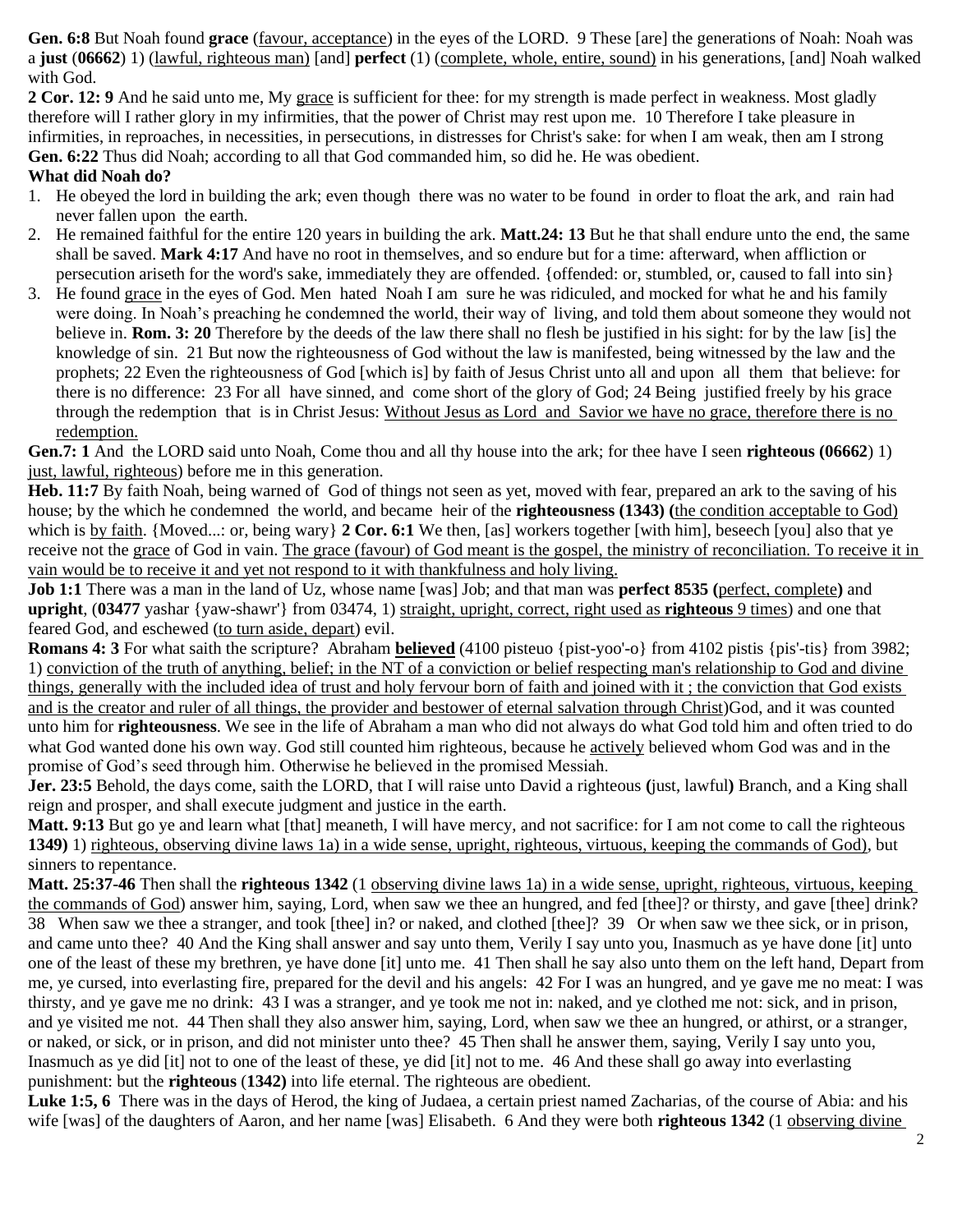laws 1a) in a wide sense, upright, righteous, virtuous, keeping the commands of God) before God, walking in all the commandments and ordinances of the Lord blameless. (deserving no censure, free from fault or defect)

**\*Rom. 3:10** "As it is written, There is none **righteous (1342)** (1 observing divine laws 1a) in a wide sense, upright, righteous, virtuous, keeping the commands of God), no, not one": This scripture is a description of The fool who is saying in his heart there is no God. As it is says **in Ps. 14:1** It goes on to say these are corrupt and do NO good. They are described as children of men, not children of God. **Matt. 20: 26** But Jesus beheld [them], and said unto them, With men this is impossible; but with God all things are possible. Scripture needs to be taken in context of all scripture pertaining to the subject and not exclusive to one scripture on that subject. We are speaking about a born again child of God.

**Gal. 2:21** I do not frustrate the grace of God: for if **righteousness (1343)** 1) in a broad sense: state of him who is as he ought to be,) righteousness, the condition acceptable to God) [come] by the law, then Christ is dead in vain. So when we are under the law there is no grace. If **righteousness** does not come by the law, it cannot come through obedience of the law alone. But we cannot exclude obedience, since it is commanded of God children.

**Rom. 5:19** For as by one man's disobedience many were made sinners, so by the obedience of one shall many be made **righteous**? **(1342)** Christ makes us righteous, not the law, we are made righteous through the indwelling Comforter, Holy Spirit of God and our obedience is not to God not to the law.

**1Tim 1: 9-11** Knowing this, that the law is not made for a righteous **(1342)** man, but for the lawless and disobedient, for the ungodly and for sinners, for unholy and profane, for murderers of fathers and murderers of mothers, for manslayers, 10 For whoremongers, for them that defile themselves with mankind, for menstealers, for liars, for perjured persons, and if there be any other thing that is contrary to sound doctrine; 11 According to the glorious gospel of the blessed God, which was committed to my trust. Making a law just shows where sin lies it does not change sin into righteousness. The Law does not stop sin, it really allows us to recognize that there is sin all around.

**Heb. 11: 4** By faith Abel offered unto God a more excellent sacrifice than Cain, by which he obtained witness that he was **righteous (1342**), God testifying of his gifts: and by it he being dead yet speaketh. Acting in faith of God's will allows us to be seen as righteous.

**James 5: 16** Confess [your] faults one to another, and pray one for another, that ye may be healed. The effectual fervent prayer of a **righteous (1342)** man availeth much. We are in right standing with God as we in faith act on His word.

**1 John 2: 28, 29** and now, little children abide in him; that, when he shall appear, we may have confidence, and not be ashamed before him at his coming. 29 If ye know that he is **righteous (1342)**, ye know that every one that doeth **righteousness** is born of him**. Righteousness** comes only through Christ, not in obedience alone. One who obeys parts of the law is still lost until he receives Christ as his Lord and Savior. When we are born of Christ (born again) we are then capable of righteousness not of ourselves but of Christ.

**Deut. 25:1** If there be a controversy between men, and they come unto judgment, that [the judges] may judge them; then they shall justify the **righteous 06662)**, and condemn the wicked.

How should we seek the lord?

**Jer. 29:12** Then shall ye call upon me, and ye shall go and pray unto me, and I will hearken unto you. 13 And ye shall seek me, and find [me], when ye shall search for me with all your heart.

## **Righteous comes through Faith:**

**Roma 4:3, 5, 9,11, 13, 20, 22, 24**: 3 For what saith the scripture? Abraham believed God, and it was counted unto him for righteousness.5 But to him that worketh not, but believeth on him that justifieth the ungodly, his faith is counted for righteousness. 9 [Cometh] this blessedness then upon the circumcision [only], or upon the uncircumcision also? for we say that faith was reckoned to Abraham for righteousness. 11 And he received the sign of circumcision, a seal of the righteousness of the faith which [he had yet] being uncircumcised: that he might be the father of all them that believe, though they be not circumcised; that righteousness might be imputed unto them also: 13 For the promise, that he should be the heir of the world, [was] not to Abraham, or to his seed, through the law, but through the righteousness of faith. 20 He staggered not at the promise of God through unbelief; but was strong in faith, giving glory to God; 22 And therefore it was imputed to him for righteousness. : 24 But for us also, to whom it shall be imputed, if we believe on him that raised up Jesus our Lord from the dead;

## **Counted (regarded) for the sake of obedience:**

**Deut 6:25** And it shall be our righteousness, if we observe to do all these commandments before the LORD our God, as he hath commanded us.

## **Fruits of Righteousness:**

**Matt 5:20** For I say unto you, That except your righteousness shall exceed [the righteousness] of the scribes and Pharisees, ye shall in no case enter into the kingdom of heaven.